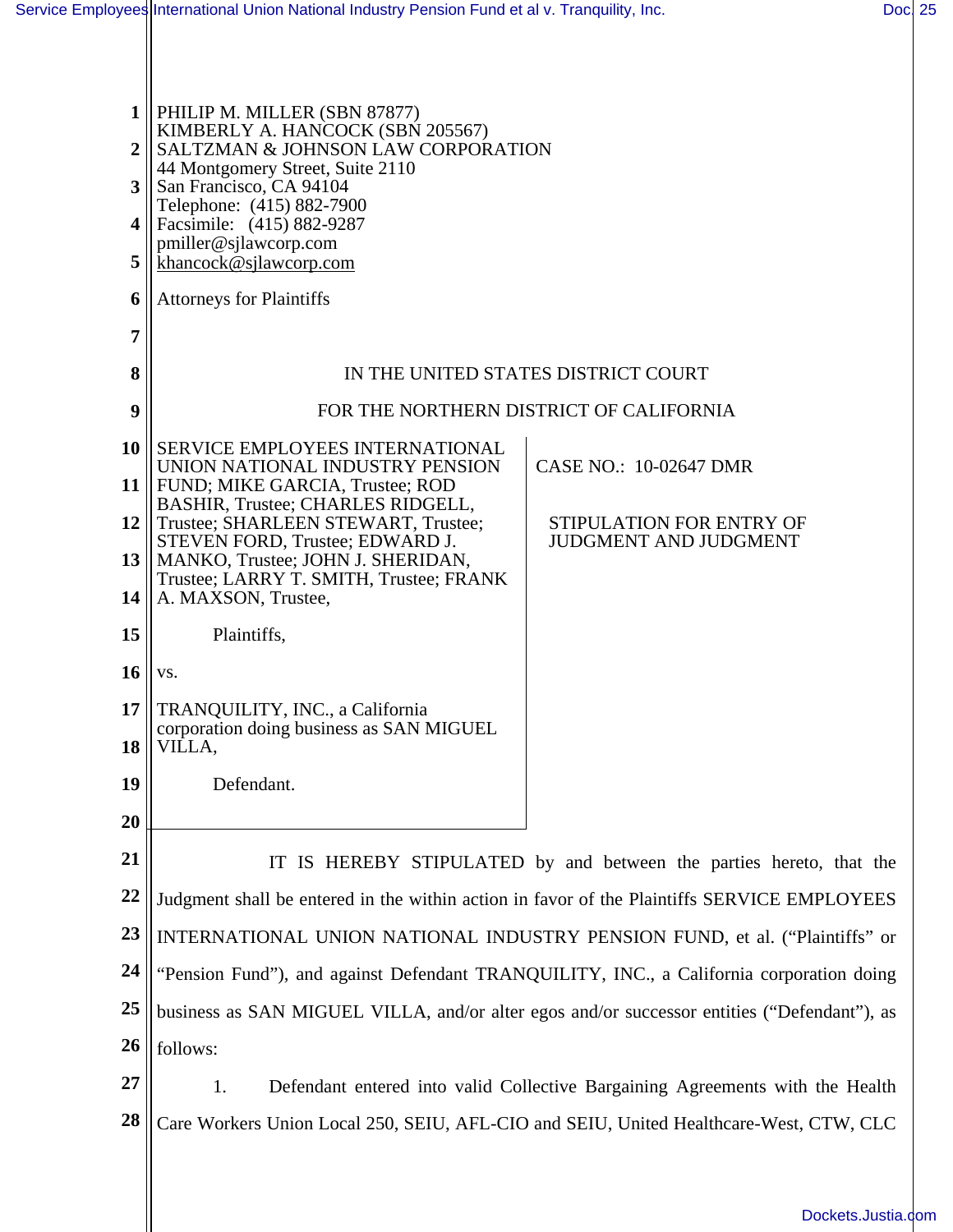**1 2** (hereinafter "Bargaining Agreements"). The Bargaining Agreement with SEIU, United Healthcare-West, CTW, CLC continues in full force and effect to the present time.

2. Defendant has become indebted to the Pension Fund as follows:

**3**

| $\overline{\mathbf{4}}$ | Audit I<br>$(2005 - 2006)$                                                                           | Contributions                 | \$30,481.10                                                                     |              |  |
|-------------------------|------------------------------------------------------------------------------------------------------|-------------------------------|---------------------------------------------------------------------------------|--------------|--|
| 5                       |                                                                                                      | <b>20% Liquidated Damages</b> | 6,096.22                                                                        |              |  |
|                         |                                                                                                      | Interest (to $5/1/11$ )       | 14,425.31                                                                       |              |  |
| 6                       |                                                                                                      | Audit testing fee             | 2,936.33                                                                        |              |  |
|                         | Audit I Subtotal                                                                                     |                               |                                                                                 | \$53,938.96  |  |
| 7                       | Audit II                                                                                             | Contributions                 |                                                                                 |              |  |
|                         | $(2007 - 2010)$                                                                                      |                               | \$43,492.36                                                                     |              |  |
| 8                       |                                                                                                      | 20% Liquidated Damages        | 1,980.47                                                                        |              |  |
| 9                       |                                                                                                      | Interest (to $5/1/11$ )       | 10,562.45                                                                       |              |  |
|                         |                                                                                                      | Audit testing fee             | 7,603.40                                                                        |              |  |
| 10                      |                                                                                                      | Overpayments                  | (780.24)                                                                        |              |  |
|                         | Audit II Subtotal                                                                                    |                               |                                                                                 | \$62,858.44  |  |
| 11                      | <b>Attorney's Fees and Costs</b>                                                                     |                               |                                                                                 | \$12,271.50  |  |
|                         | <b>TOTAL</b>                                                                                         |                               |                                                                                 | \$129,068.90 |  |
| 12                      |                                                                                                      |                               |                                                                                 |              |  |
| 13                      | 3.<br>Defendant shall <i>conditionally</i> pay the amount of \$110,452.48, representing the          |                               |                                                                                 |              |  |
| 14                      | total amount due, less liquidated damages and testing fees in the sum of \$18,616.42. This waiver is |                               |                                                                                 |              |  |
| 15                      | expressly conditioned upon timely compliance with all of the terms of this Stipulation, as follows:  |                               |                                                                                 |              |  |
| 16                      | (i)                                                                                                  |                               | Beginning on June 1, 2011, and on or before the 1st days of each month          |              |  |
| 17                      | thereafter, for a period of 6 months, through November 1, 2011, Defendant shall pay to Plaintiffs    |                               |                                                                                 |              |  |
| 18                      | the amount of \$18,408.75 per month.                                                                 |                               |                                                                                 |              |  |
| 19                      | (ii)                                                                                                 |                               | Payments shall be applied first to unpaid interest, then to attorney's fees and |              |  |
| 20                      | costs and then to unpaid principal. Any delinquent payment shall bear interest from at the rate of   |                               |                                                                                 |              |  |
| 21                      | 10% per annum.                                                                                       |                               |                                                                                 |              |  |
| 22                      | (iv)                                                                                                 |                               | Checks shall be made payable to the <b>SEIU</b> National Industry Pension       |              |  |
| 23                      | Fund, and delivered on or before each due date to Kimberly Hancock at Saltzman & Johnson Law         |                               |                                                                                 |              |  |
| 24                      | Corporation, 44 Montgomery Street, Suite 2110, San Francisco, California 94104, or to such other     |                               |                                                                                 |              |  |
| 25                      | address as may be specified by Plaintiffs.                                                           |                               |                                                                                 |              |  |
| 26                      | In the event that any check is not timely submitted or fails to clear the bank, or is<br>4.          |                               |                                                                                 |              |  |
| 27                      | unable to be negotiated for any reason for which Defendant is responsible, Defendant shall be        |                               |                                                                                 |              |  |
| 28                      | considered to be in default of the Judgment entered. If this occurs, Plaintiffs shall make a written |                               |                                                                                 |              |  |
|                         |                                                                                                      |                               |                                                                                 |              |  |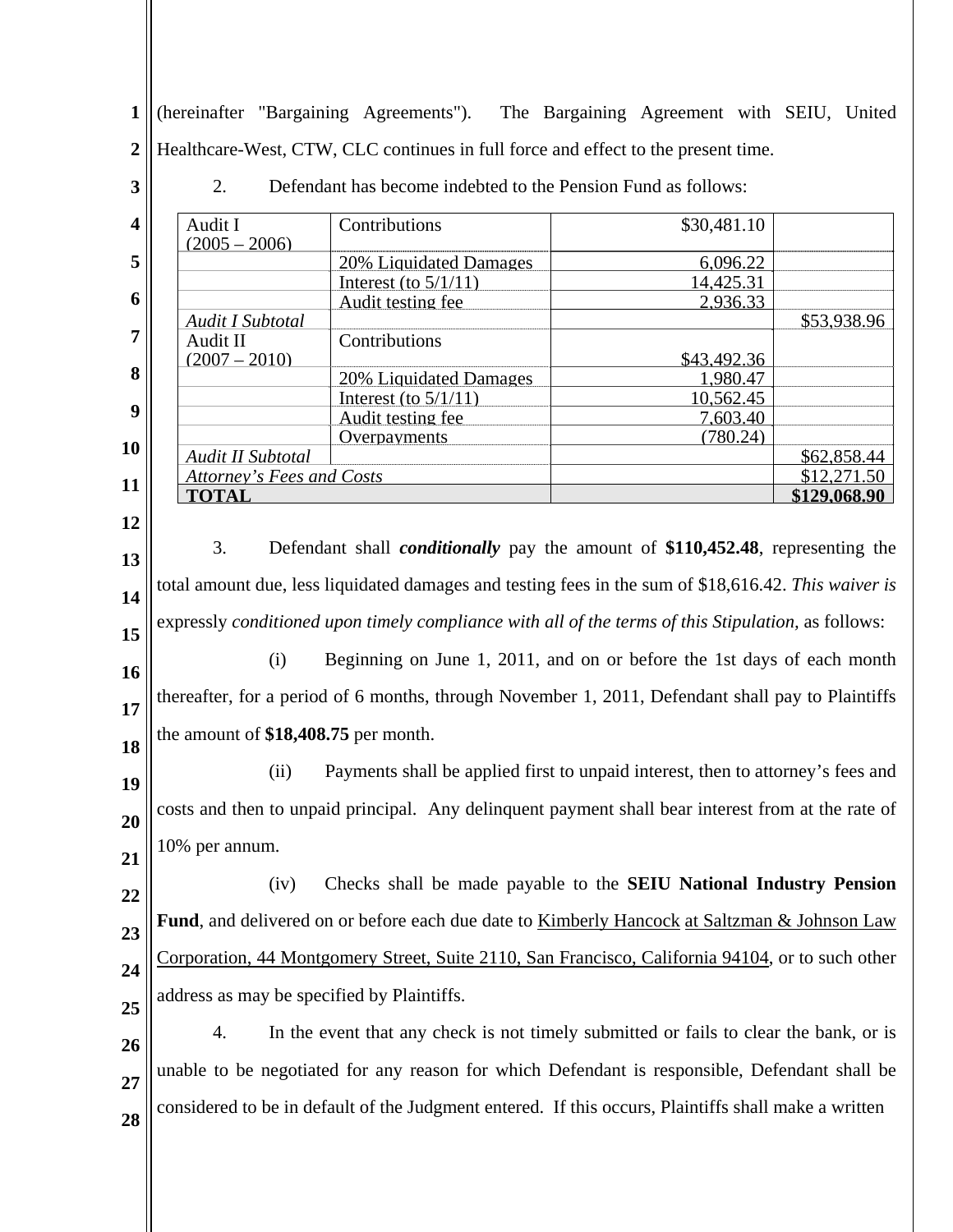**1 2 3 4 5 6** demand to Defendant to cure said default *within seven (7) days of the date of the notice from Plaintiffs*. If caused by a failed check, default will only be cured by the issuance of a replacement *cashier's check*, delivered to Saltzman and Johnson Law Corporation within the seven (7) day cure period. If Defendant elects to cure said default, and Plaintiffs elect to accept future payments, *all such future payments shall be made by cashier's check.* In the event default is not cured, all amounts remaining due hereunder shall be due and payable on demand by Plaintiffs.

**7 8 9 10 11 12 13 14** 5. Beginning with contributions due for hours worked by Defendant's employees during the month of June 2011, due on July 15, 2011 and delinquent if not received by the Pension Fund before the last business day of the month, and for every month thereafter for a period of twelve months, or until June 2012 (for hours worked in May 2012), Defendant shall remain current in contributions due to Plaintiffs under the current Collective Bargaining Agreement and under all subsequent Collective Bargaining Agreements, if any, and the Agreement and Declaration of Trust as amended. Failure to comply with these terms shall also constitute a default of the obligations under this Agreement and the provisions of ¶ 7 shall apply.

**15 16 17 18 19 20 21 22 23 24** 6. Failure to comply with any of the above terms shall constitute a default of the obligations under this Agreement and the provisions of ¶ 7 shall apply. Any such unpaid or late paid contributions, together with 20% liquidated damages and 10% per annum interest accrued on the contributions, pursuant to the Trust Agreements, shall be added to and become a part of this Judgment and subject to the terms herein. Plaintiffs reserve all rights available under the applicable Bargaining Agreement and Declarations of Trust of the Pension Fund for collection of current and future contributions, and for any additional past contributions not included herein as may be determined by Plaintiffs, pursuant to employee timecards or paystubs, by audit, or other means, and the provisions of this agreement are in addition thereto. Defendant specifically waives the defense of the doctrine *res judicata* as to any such additional amounts determined as due**.** 

**25 26** 7. In the event that Defendant fails to make any payment required under ¶ 3 above, or fails to remain current in any contributions under ¶ 5 above, then:

**27 28** (a) The entire amount of **\$129,068.90**, plus interest, reduced by principal payments received by Plaintiffs, but increased by any unpaid contributions then due, plus 20%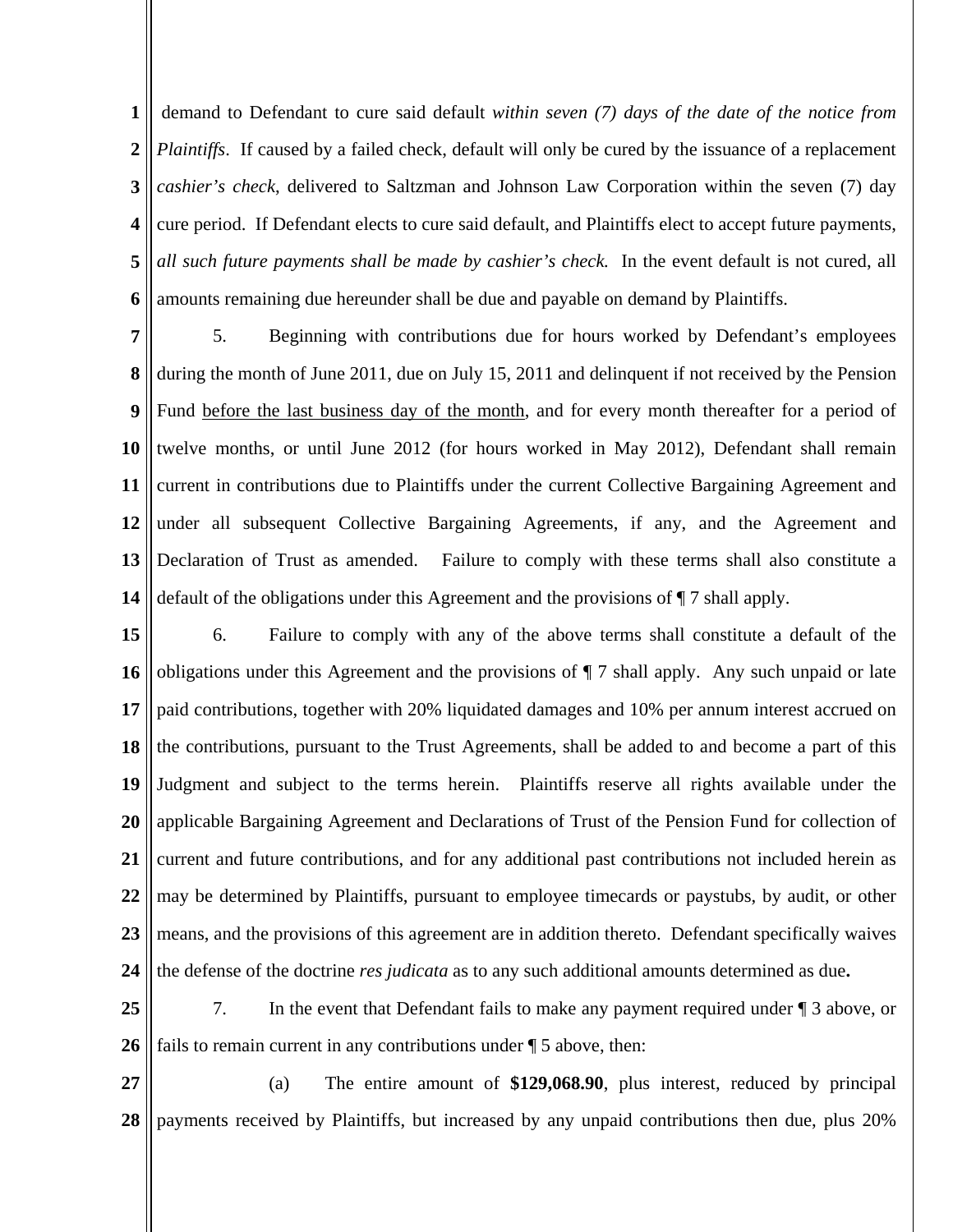**1 2 3** liquidated damages and 10% per annum interest on those unpaid contributions until paid, shall be immediately due, together with any additional attorneys' fees and costs incurred during the term of this Stipulation.

**4 5 6 7 8** (b) A Writ of Execution may be obtained against Defendant without further notice, in the amount of the unpaid balance, plus any additional amounts under the terms herein, upon declaration by a duly authorized representative of the Plaintiffs setting forth any payment theretofore made by or on behalf of Defendant and the balance due and owing as of the date of default**.** 

**9 10 11 12 13** (c) Defendant waives any notice of Entry of Judgment or of any Request for a Writ of Execution upon default, and expressly waives all rights to stay of execution and appeal. The declaration or affidavit of a duly authorized representative of Plaintiffs as to the balance due and owing as of the date of default shall be sufficient to secure the issuance of a Writ of Execution, without notice to Defendant.

**14 15 16** (d) Defendant shall pay all additional attorneys' fees and costs incurred by Plaintiffs in connection with collection and allocation of the amounts owed by Defendant to Plaintiffs under this Stipulation, whether or not a default occurs herein.

**17 18 19** 11. Any failure on the part of the Plaintiffs to take any action against Defendant as provided herein in the event of any breach of the provisions of this Stipulation shall not be deemed a waiver of any subsequent breach by the Defendant of any provisions herein.

**20 21 22 23 24** 12. In the event of the filing of a bankruptcy petition by the Defendant, the parties agree that any payments made pursuant to the terms of this Judgment, shall be deemed to have been made in the ordinary course of business as provided under 11 U.S.C. Section  $547(c)(2)$  and shall not be claimed by Defendant as a preference under 11 U.S.C. Section 547 or otherwise. Defendant nevertheless represents that no bankruptcy filing is anticipated.

**25 26 27 28** 13. Should any provision of this Stipulation be declared or determined by any court of competent jurisdiction to be illegal, invalid, or unenforceable, the legality, validity, and enforceability of the remaining parts, terms or provisions shall not be affected thereby and said illegal, unenforceable or invalid part, term, or provision shall be deemed not to be part of this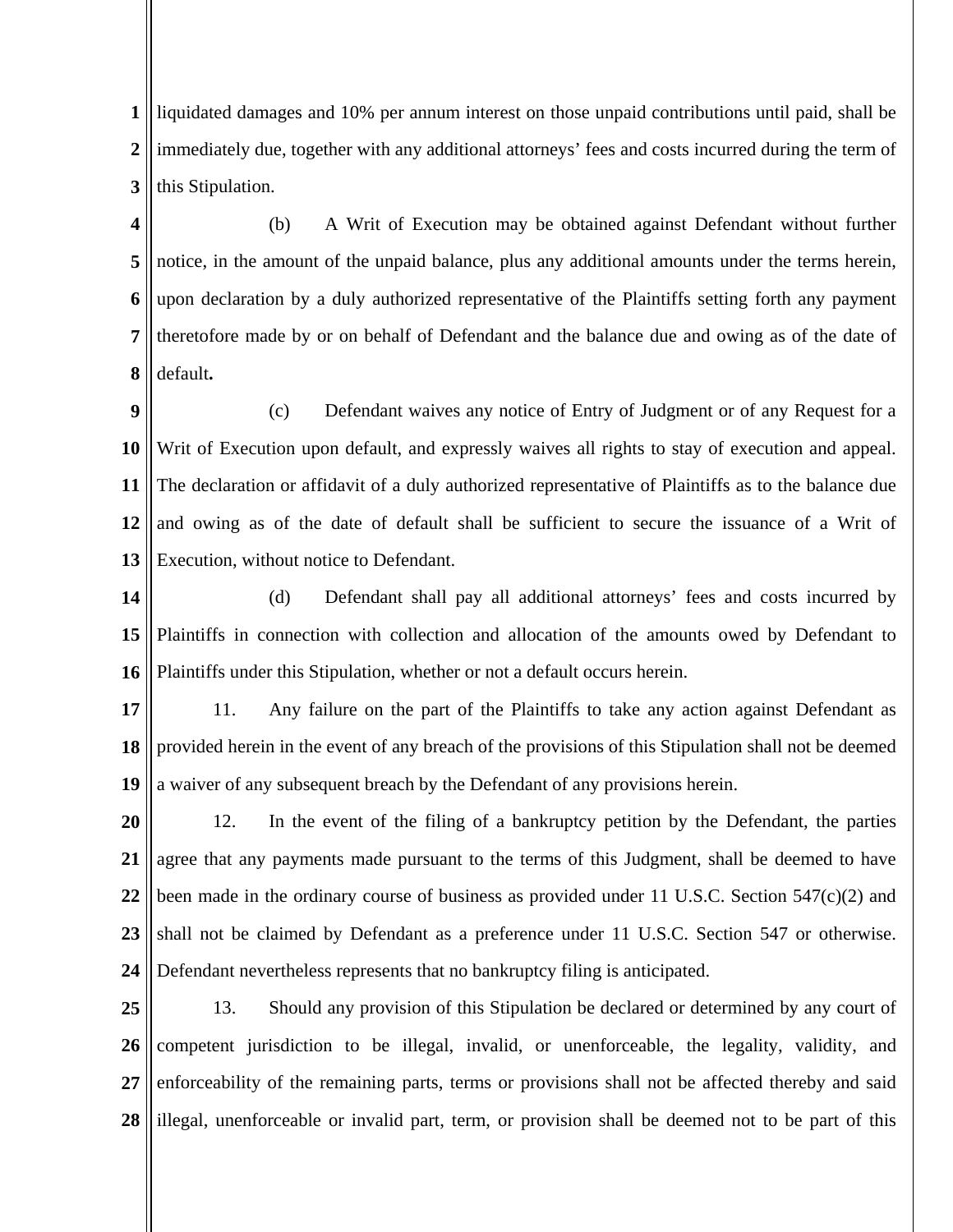**1** Stipulation.

**2 3 4 5 6 7** 14. This Stipulation is limited to the agreement between the parties with respect to the delinquent contributions and related sums enumerated herein, owed by Defendant to the Plaintiffs. This Stipulation does not in any manner relate to withdrawal liability claims, if any. Defendant acknowledges that the Plaintiffs expressly reserve their right to pursue withdrawal liability claims, if any, against Defendant as provided by the Plaintiffs' Plan Documents, Trust Agreements incorporated into their Collective Bargaining Agreement, and the law.

**8 9 10** 15. This Stipulation contains all of the terms agreed by the parties and no other agreements have been made. Any changes to this Stipulation shall be effective only if made in writing and signed by all parties hereto.

**11 12** 16. This Stipulation may be executed in any number of counterparts and by facsimile, each of which shall be deemed an original and all of which shall constitute the same instrument.

**13 14 15 16** 17. Defendant represents and warrants that it has been represented by counsel of his own choosing in connection with entering this Stipulation under the terms and conditions set forth herein, that it has read this Agreement with care and is fully aware of and represent that it enters into this Stipulation voluntarily and without duress.

**17 18 19 20 21 22 23 24 25 26 27** 18. Provided the sums due under this Stipulation, including all amounts detailed in paragraph 2, all amounts due pursuant to paragraph 5 and all additional reasonable attorneys' fees, have been timely paid in full, Plaintiffs hereby forever release and discharge all claims against Defendant based upon or arising out of the claims for delinquent contributions, interest, attorneys' fees, auditors' fees, costs, and liquidated damages made in this action and all demands relating thereto (the "Released Matters".) Thus, for the purpose of implementing a full and complete release, subject to the reservation of rights in paragraphs 6 and 14 herein, Plaintiffs expressly acknowledge this Stipulation is intended to include in its effect all of the claims that were or could have been raised concerning the Released Matters, and this Stipulation contemplates extinguishment of all such claims that were or could have been raised concerning the Released Matters.

**28** / / /